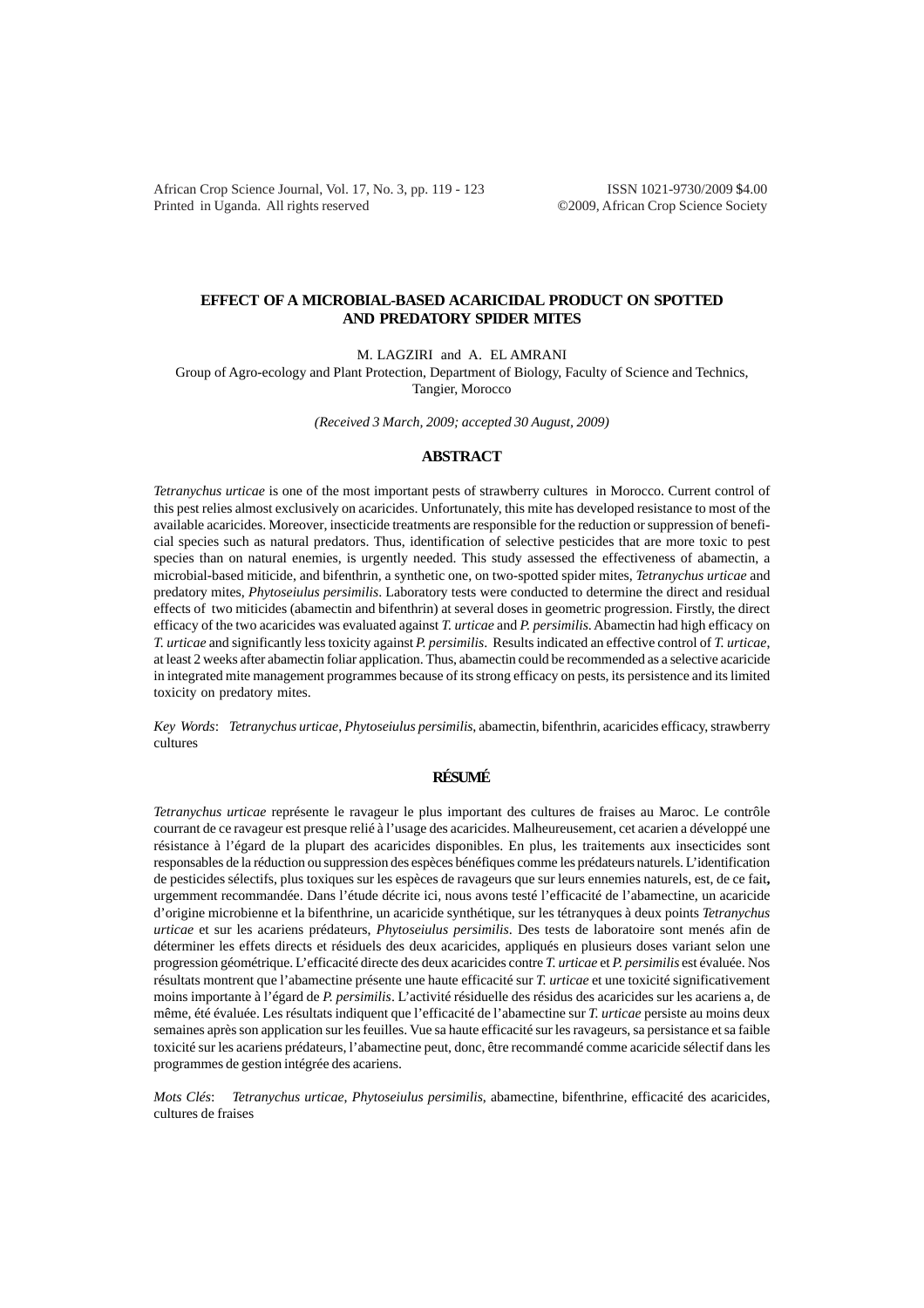#### **INTRODUCTION**

Application of pesticides is a popular method for controlling arthropod pests in many agroecosystems. If used properly, they can control high populations of the spotted spider mite, *Tetranychus urticae* Koch. This mite is an important agricultural pest with a global distribution. Its phytophagous nature, high reproductive potential and short life cycle facilitate rapid resistance development to many acaricides often after a few applications (Devine *et al*., 2001; Stumpf and Nauen, 2001). Moreover, insecticide treatments are responsible for the reduction or suppression of benefical species such as natural predators.

Predatory mites in the Acari family, Phytoseiidae, are often effective management components of agricultural systems (Hoy *et al*., 1983; Van Lenteren and Woets, 1988). *Phytoseiulus persimilis* (Acari, Phytoseiidae) is widely used in biological programmes throughout the world (Cho *et al*., 1995; McMurtry and Croft, 1997). However, several studies indicated that, despite the effectiveness of phytoseiid predators for biological control of spider mites on their host plants, the predators alone may not be able to maintain spider mite populations below an economic injury level for an extended period of time (Kim *et al.*, 1997). Currently, great efforts are directed towards reduction in the use of traditional pesticides and towards increase in the use of Integrated Pest Management (IPM) techniques. Therefore, the search for pesticides that are compatible with IPM programmes is an interesting approach.

Abamectin is a naturally derived substance produced by a soil bacterium *Streptomyces avermitilis*. This product is currently used in the United States of America and Europe to control insects and mites in several crops (Andrei, 2005; Sato *et al*., 2005). In Morocco, abamectin has been recently used for mites control in various strawberry producing areas, particulary in the area of Loukkos. Understanding the effects of this natural product and the impact of its residues on leaf surfaces on *T. urticae* is important for this pest management in Morocco. The selectivity of abamectin against benefical arthropods should also be considered. Knowledge of abamectin

selectivity to predatory mites is important to their utilisation in IPM programmes. Studies of both abamectin and bifenthrin effects on Moroccan populations of phytophagous mites *T. urticae* and their predators *P. persimilis* are scarce.

The aim of this study was to determine the contact effect of abamectin on mortality of *T. urticae*. Abamectin direct efficacy was compared with bifenthrin, a synthetic pyrethroid insecticide/ miticide with a range of agricultural uses.

### **MATERIALS AND METHODS**

**Mite strains.** Five strains of *T. urticae* and four of *P. persimilis* were collected from commercial strawberry fields in the Loukkos region of Morocco. After collection, the mites were reared continuously on bean plants, under laboratory conditions at  $25\pm1^{\circ}$ C,  $70\pm5\%$  relative humidity and for a 14 hr photoperiod. *P. persimilis* strains were elevated on bean plants infested with *T. urticae*.

**Miticides.** Vertimec (18 g of abamectin  $l^{-1}$ ) and Talstar (100 g of bifenthrin  $1<sup>-1</sup>$ ) were tested. Six doses of abamectin (2–9 ppm) and seven doses of bifenthrin (15- 150 ppm) were used. The recommended field concentration for abamectin and bifenthrin are 9 ppm and 50 ppm, respectively.

**Direct acaricide efficacy.** These tests were based on the method described by Knight *et al*. (1990).Ten adult females of *T. urticae* were placed on a bean leaf disc (4 cm diameter) on water soaked cotton in a petri-dish (9 cm diameter). The prepared suspension of acaricide (2 ml) was sprayed onto the leaf disc mites. For each acaricide, several doses were used in geometric progression. An untreated control was also used for statistical purposes. Thereafter, the mites on the leaf disc were kept at  $25\pm1$ °C and a 14 hr photoperiod for 24 hr after treatment. Individual mite survival was determined by touching each mite with a fine brush. Mites which were unable to move at least a distance equivalent to their body length were considered dead.

The experiment was repeated five times. The effects of acaricides on adults of *P. persimilis* were evaluated in the same way as it was for *T. urticae*.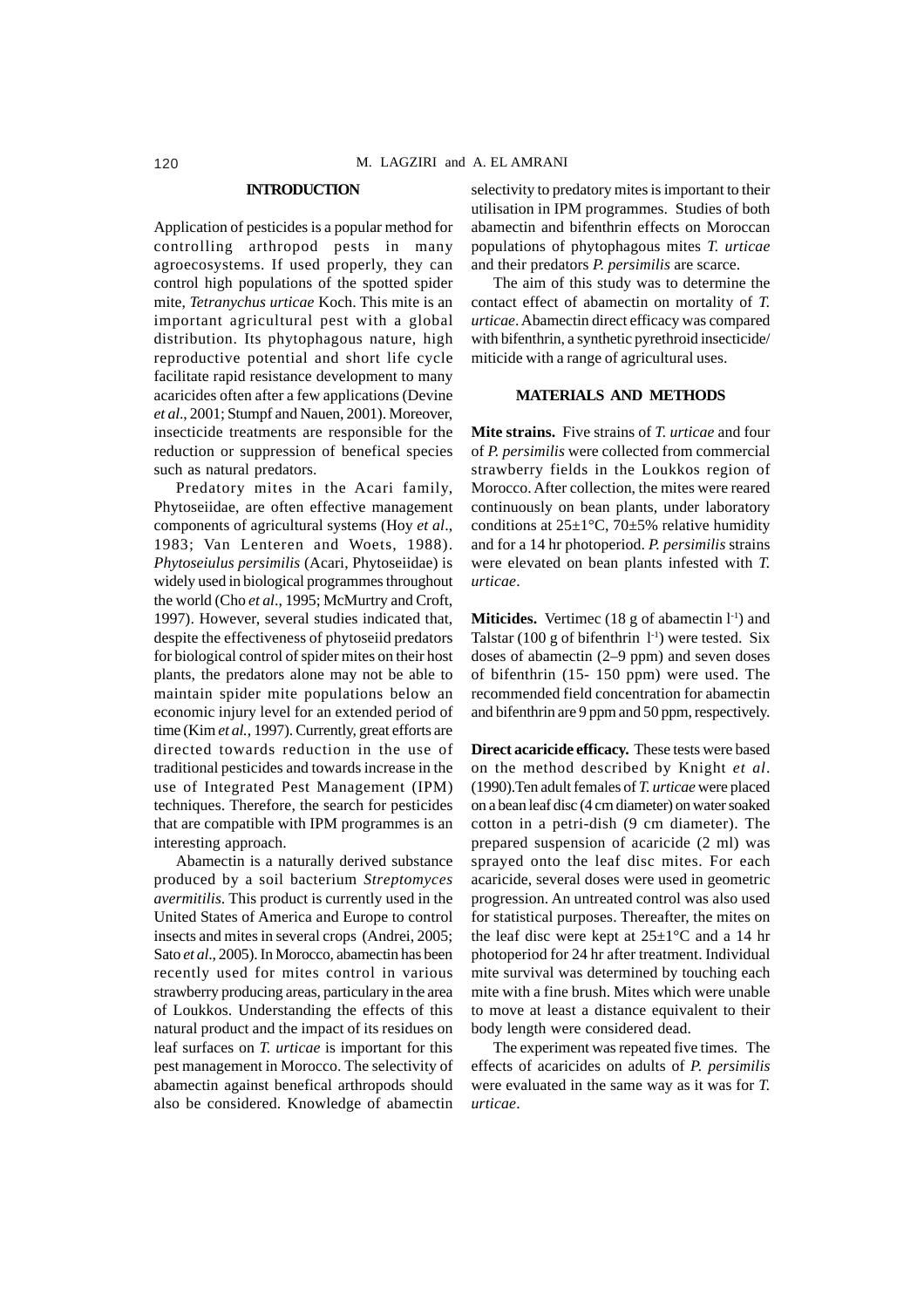**Residual acaricide efficacy.** The effect of acaricide residues against *T. urticae* was evaluated at 0, 7, 14 and 21 days after treatment. Three abamectin doses were used (5, 7 and 9 ppm). Bean plants were treated with each of the abamectin doses. The leaves that were sprayed with miticide suspension were marked with a indelible marker pen to avoid confusion with new grown leaves.

One day after foliar application of abamectin, the treated leaves were removed from the plants and introduced into petri-plates as previously described. The same procedure was done on day 7, day 14 and day 21 after treating the plants with abamectin. Ten adults of *T. urticae* were carefully placed on each leaf. Five replicates per treatment were used.

**Statistical analysis.** Mortality was corrected using Abott's correction formula (Abbott, 1925). All data in each experiment were evaluated using analysis of variance. Significant differences among means were detected by Newman-Keul's test at P<0.05. All statistical analyses were made using the Statistical Package for Social Scientists (SPSS) 13.0.

# **RESULTS**

**Direct acaricide efficacy.** Abamectin efficacy against *T. urticae* differed significantly in terms of concentrations of this acaricidal product. Overall, 100% mortality was obtained when the recommended dose (9 ppm) was applied (Table 1). There was a high knock-down effect after 24 hours of exposure to 5 or 7 ppm of abamectin.

Significant differences existed among bifenthrin doses against *T. urticae*. High mortality of *T. urticae* was not observed when the recommended dose of bifenthrin was applied (50 ppm). Three times the recommended dose of bifenthrin (150 ppm) was necesssary to obtain 75% of mortality (Table 1). Bifenthrin was considerably less toxic on *T. urticae* than abamectin.

Doses of abamectin showed different toxicities on predacious mite *P. persimilis.* Abamectin was considerably less toxic on predatory mites *P.*

*persimilis* than on phytophagous ones, *T. urticae.* Thus, the recommended dose of this product (9 ppm) presents high activity on *T. urticae* with all individuals dying, whereas it is harmless to *P. persimilis*: only 47% of this predatory mite were killed at this dose (Table 2). Furthermore, application at quarter the recommended dose (2 ppm) was toxic to *T. urticae,* whereas it was not against *P. persimilis*, where 2 ppm of abamectin caused 54% mortality in *T. urticae* vs. only 2% in *P. persimilis*.

**Residual acaricide efficacy.** Abamectin efficacy against *T. urticae* varied significantly with duration of exposure to this acaricide (Table 3). The efficacy against *T. urticae* was the most important during the first 7 days after the initial treatment. A significant decrease in toxicity was observed 14 days after the start of treatment. Approximately 54% mortality was obtained 14 days after foliar application of the abamectin recommended dose (9 ppm). Twenty one days after application of this dose, only 37% mortality was observed. The recommended dose of abamectin persisted for much longer than lower doses (7 or 5 ppm). When 5 ppm of abamectin was applied, only 16% of *T. urticae* was dead at day 21 (Table 3).

TABLE 1. Mortality of *T. urticae* exposed for 24 h to bean plants after abamectin and bifenthrin treatments

| Treatment         | Doses (ppm) | Mortality (%) |
|-------------------|-------------|---------------|
| Abamectin         | 2           | 54            |
|                   | 3           | 62            |
|                   | 4           | 66            |
|                   | 5           | 78            |
|                   | 7           | 83            |
|                   | 9           | 100           |
| <b>Bifenthrin</b> | 15          | 23            |
|                   | 25          | 32            |
|                   | 50          | 40            |
|                   | 75          | 49            |
|                   | 100         | 59            |
|                   | 125         | 67            |
|                   | 150         | 75            |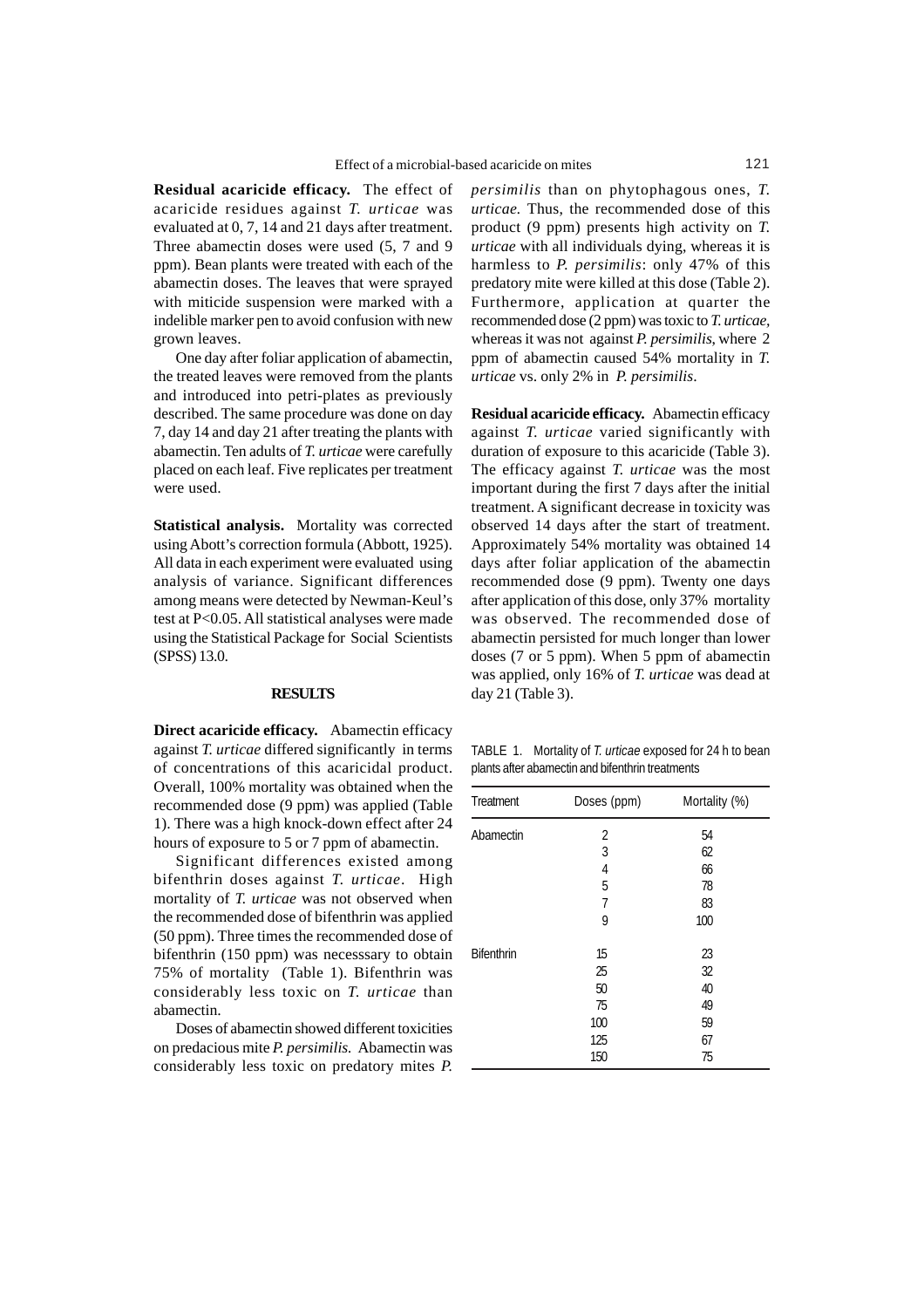TABLE 2. Mean percentage mortality of *P. persimilis* exposed for 24 h to bean plants after abamectin treatment

| Doses (ppm) | % mortality |  |
|-------------|-------------|--|
| 2           |             |  |
| ς           | 3           |  |
|             | 11          |  |
| 5           | 19          |  |
|             | 37          |  |
|             |             |  |

TABLE 3. Mean percentage mortality of *T. urticae* exposed for 24 h to bean plants 1, 7, 14 or 21 days after abamectin treatment

| Doses<br>(ppm) |       | Days after application |         |         |  |
|----------------|-------|------------------------|---------|---------|--|
|                | 1 day | 7 days                 | 14 days | 21 days |  |
| 5              | 85    | 55                     | 38      | 17      |  |
|                | 89    | 60                     | 44      | 28      |  |
|                | 94    | 67                     | 54      | 37      |  |

## **DISCUSSION**

Abamectin application effectively controls mites. *T. urticae* exposed to the recommended dose of abamectin suffered 100% mortality. Such high effectiveness of abamectin against two-spotted spider mite in strawberry was also observed in several other crops like cotton, cucumber, ornamental plantes (Andrei, 2005; Duchovskiene, 2007).

Bifenthrin was much less toxic to *T. urticae*. Only 40% of mortality was registred when recommended dose of bifenthrin (50 ppm) was applied. Such a mild effectiveness could be due to intensive applications of bifenthrin in strawberry fields. In fact, this product had been intensively used in the Loukkos region during the last ten years resulting in the possibility of resistance development. Such an observation was also made by Ay and Gurkan (2005), who reported that bifenthrin became ineffective for controlling pests in the field, possibly due to resistance development. Due to the fact that most pyrethroids used against the mite were also used against other pests, *T. urticae* was strongly

selected for resistance by the increased application of these pesticides (Herron *et al*., 2001).

One of the strategies for preserving the effictiveness of abamectin is to minimise the number of foliar sprays applications. For this reason, it was important to evaluate the residual activity of abamectin against *T. urticae*. The results obtained indicate an effective control of *T. urticae* after approximately 2 weeks of foliar application. The toxicity of abamectin gradually declined after 14 days post-application. This corroborates with similar findings by Duchovskiené (2007), who reported that abamectin reduces the number of *T. urticae* and is highly efficient 3-14 days after application. On the other hand, we showed that the persistence of abamectin efficacy depends on the dose applied. Thus, we observed that approximately 37% of *T. urticae* population was killed three weeks after application of the recommended dose (9 ppm). At applied lower concentrations of abamectin (5 or 7 ppm), we observed faster decline in product residual activity. Thus, it is advisable to apply abamectin at the recommended dose to reduce the number of its foliar applications.

In view of growing interest in the use of phytoseiid predators as biological control agents, it is essential to consider the effects of acaricide applications for conserving resident predator populations. In the present work, we evaluated the effects of abamectin against *P. persimilis.* From this study, this product is less toxic to predatory mite *P. persimilis* than to their pest prey *T. urticae*. Thus, the use of the recommended dose (9 ppm) causes only 47% of mortality in *P. persimilis;* whereas it is able to eliminate all *T. urticae* individual (100% of mortality). This corroborates with similar findings by Zhang and Sanderson (1990), who stated that, at concentrations of 0.08-16 ppm, abamectin did not significantly affect survival and mobility of *P. persimilis*, but reproduction was significantly reduced higher concentrations (8-16 ppm). They concluded that abamectin at selective sublethal concentrations could be of value in adjusting predator/prey ratios in integrated management of spider mite pest species.